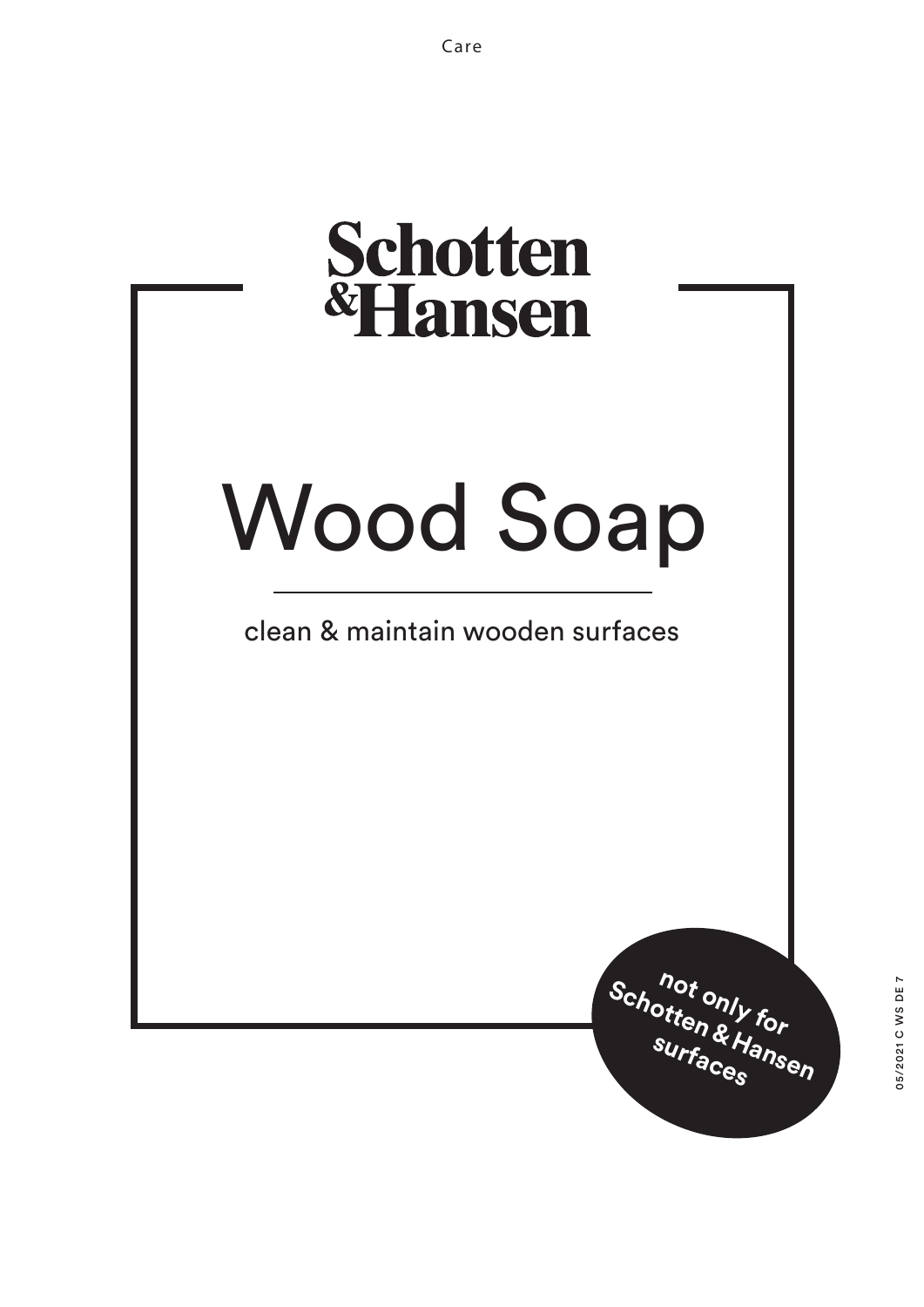05/2021 C WS DE 7

 $\circ$ 

 $\overline{a}$  $\frac{2}{3}$ 

Care 2/4

## Wood Soap Wood Soap

Schotten & Hansen GmbH, August-Moralt-Straße 1-3, 86971 Peiting, T +49 8861 908 04-0, kontakt@schotten-hansen.com, www.schotten-hansen.com



| Description        | Art. Nr. | Yield    |
|--------------------|----------|----------|
| Wood Soap (Small)  | 30640    | 300 ml   |
| Wood Soap (Medium) | 30636    | 1 Litres |
| Wood Soap (Large)  | 30644    | 5 Litres |

Schotten & Hansen Wood Soap is a concentrate for the regular maintenance cleaning of wooden surfaces. In addition to the cleaning effect, its special formula contains natural oils that help to enhance the original resilience of the wood surface.

## Cleaning & Maintaining

#### **What to do if stains cannot be removed after maintenance cleaning with The Wood Soap?**

In such cases, we advise you to contact Schotten & Hansen's service department for further advice.

Phone: +49 8861 90804 152

**Why are some parts of the floor still marked or dirty after cleaning?**  We recommend wiping the stubborn stains more often and letting the water soak in a little longer before wiping again to absorb the dirty water. This should improve or remedy the situation. Never use partial abrasive cleaners or scouring pads, as this can damage the surface of the floor and remove colour pigments that have been elaborately worked into the surface. This can cause areas of light staining. Wooden surfaces treated with Schotten & Hansen Wood Polish should only be cleaned with Schotten & Hansen cleaning and care products. You can purchase cleaning accessories such as mops and buckets from us. Aggressive, alkaline or solvent-based cleaning products can damage polish on wooden surfaces. Remove dirt from the floor or furniture surfaces as soon as possible to prevent staining. Avoid cleaning with microfibres or partial use of cleaning sponges. Remove standing water and puddles as quickly as possible and protect your wooden surfaces from constant moisture.

E-mail: service@schotten-hansen.com

#### Frequently asked questions:

(Applicable to Schotten & Hansen wooden surfaces)

Scan the QR code with your smartphone camera to access the Wood Soap application video:



#### Further information for Schotten & Hansen wooden surfaces

First, shake the Wood Soap well and add 30 millilitres (ml) of the concentrate to 2 Litres (L) of hot water. Use a cotton mop or cotton cloth (not microfibre) to wipe the surface with the solution until uniformly damp. Due to the open-pored nature of Schotten & Hansen wooden surfaces, please make sure to wipe wet. We recommend wiping it a second time with a damp cloth to absorb the remaining dirty water. If more gloss is required, the surface can be dry-polished with a polishing machine, a cotton cloth, or a white polishing pad.

Before using the Wood Soap on wooden surfaces from other manufacturers, we recommend testing the effect first on an invisible area.

For highly-frequented areas, e.g. public areas such as a hotel lobby or a sales area, we recommend increasing the concentration of the Wood Soap (approx. 100ml Wood Soap to 5L of hot water) and cleaning with a polishing machine (white pad, sisal brush) once a week. Observe a drying time of at least 2 hours between cleaning and polishing. These steps make the surface even more resistant to dirt and moisture over time. With regular and correct use, the Wood Soap retains the original beauty of wooden surfaces.

### How to apply to wooden surfaces (flooring & furniture)



All information on this data sheet is to be considered as advice and is based on empirical investigations according to today's state of the art. Therefore, all provided information on the suitability, processing and application of our products, as well as technical advice and further particulars, do explicitly not release the customer and/or user from verifying the products' suitability by means of their own tests.

1L of Wood Soap cleans approx. 400m². This figure may vary depending on the condition and absorbency of the wooden surface. For heavier soiling, increase the concentration.



### Yield